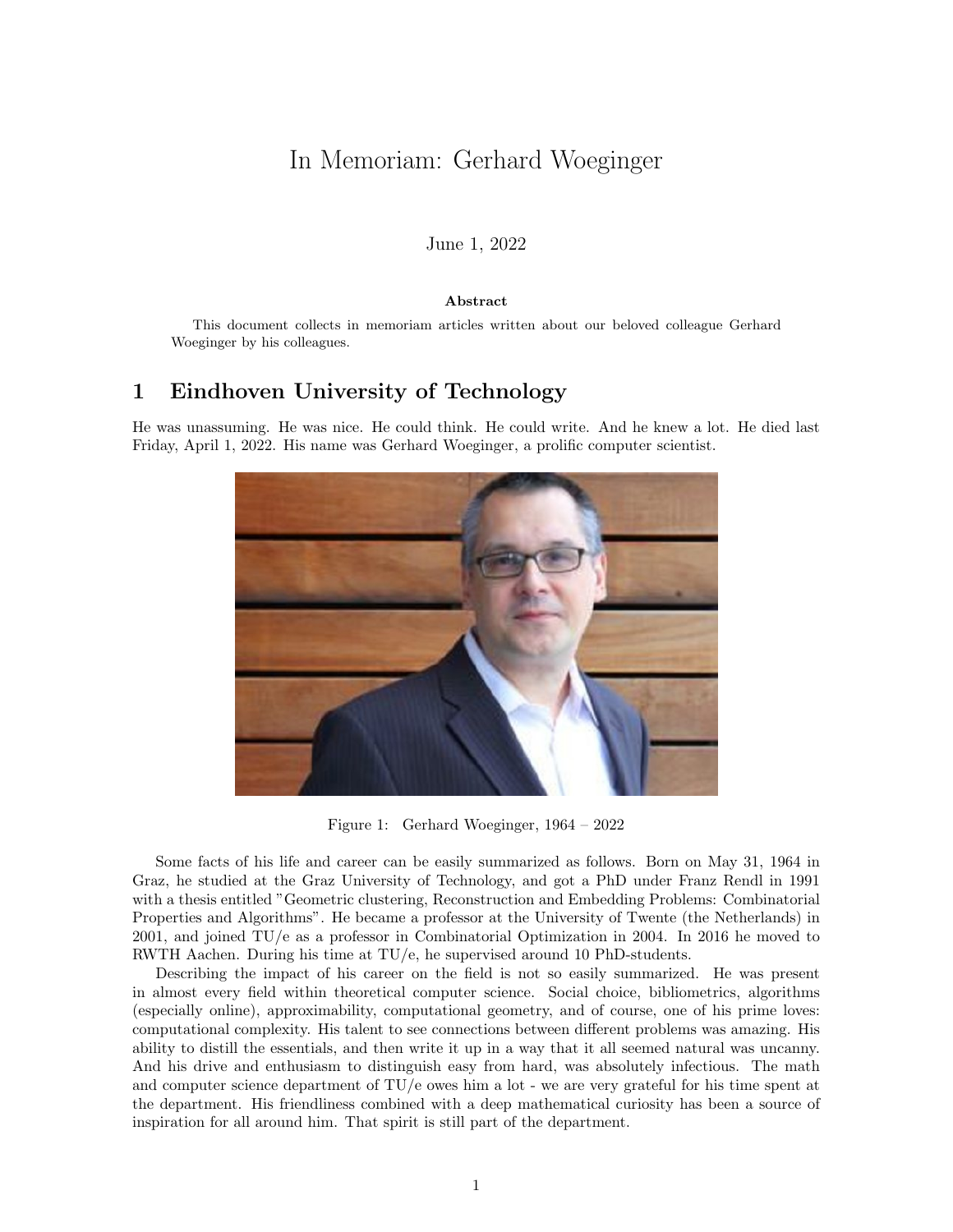He was on the program committee of an enormous number of conferences, he was program chair of ESA1997, MAPSP2005, IPCO2011, EURO2009, and he was on the board of a dozen journals among which OR Letters. He set up, and maintained the P-versus-NP page, a vintage Gerhard-style set of webpages that discusses attempts to settle the  $P=NP$  question. To say that he contributed to the Christmas puzzle (Advents Kalender) is an understatement, he single-handedly ensured the existence of it. And there is much, much more to be said.

Above all, he could listen - he was able to identify truth in your unstructured words. And then he'd write the paper, faster than you thought was possible. We will miss his presence at conferences, his revealing questions at presentations, his modest smile when the result was discovered, and his knowledge. He knew about the origins of the term NP-complete, he knew results from faraway times in obscure journals; he also knew about the ideal composition of a darts board, and he knew his soccer.

We remember Gerhard as a friendly colleague with a formidable drive for science. We are shocked

by his far too early passing and our thoughts are with those he left behind. Source: [Web page](https://www.tue.nl/en/news-and-events/news-overview/06-04-2022-in-memoriam-gerhard-woeginger/) dated April 6, 2022.

### 2 Aachen University

The Computer Science Department mourns over Gerhard Woeginger



Figure 2: Gerhard Woeginger, 1964 – 2022

Prof. Gerhard Woeginger passed away after a severe illness at the age of 57 years on April 1st, 2022.

Gerhard Woeginger studied and then worked at the Technical University Graz receiving his PhD in 1991 and the venia legendi in 1995 for the area "Foundations of Computer Sciece and Discrete<br>Mathematics" After appointments at the University Trunte and TU Eindhessen, he issued DWTU Mathematics". After appointments at the University Twente and TU Eindhoven, he joined RWTH Aachen University in 2016, where he held the Chair of Computer Science 1, Algorithms and Complexity, until his untimely death.

Gerhard Woeginger was the first recipient of the Austrian START-Award, received the Humboldt Research Award, the VICI-Award of the Durch Organisation for Science (NWO), and was a member of Academia Europaea.

His particular interests lied in the various areas of Theoretical Computer Science, in particular, Approximation, Online Algorithms, Scheduling, Complexity Theory, Discrete Mathematics, Graph Drawing, Optimization, Graph Theory, Social Choice Theory, and NP-hard Problems. In all these areas he established himself as a leading scientist.

Despite his unusual broad interest in science, Gerhard Woeginger was not a researcher in an ivory tower: he was knowledgeable in many other areas like History, Technology, and Politics. His door was always open to the members of his chair, to his colleagues, and to students. He received everybody in his very own calm and friendly way and took his time to answer all questions and to help with problems.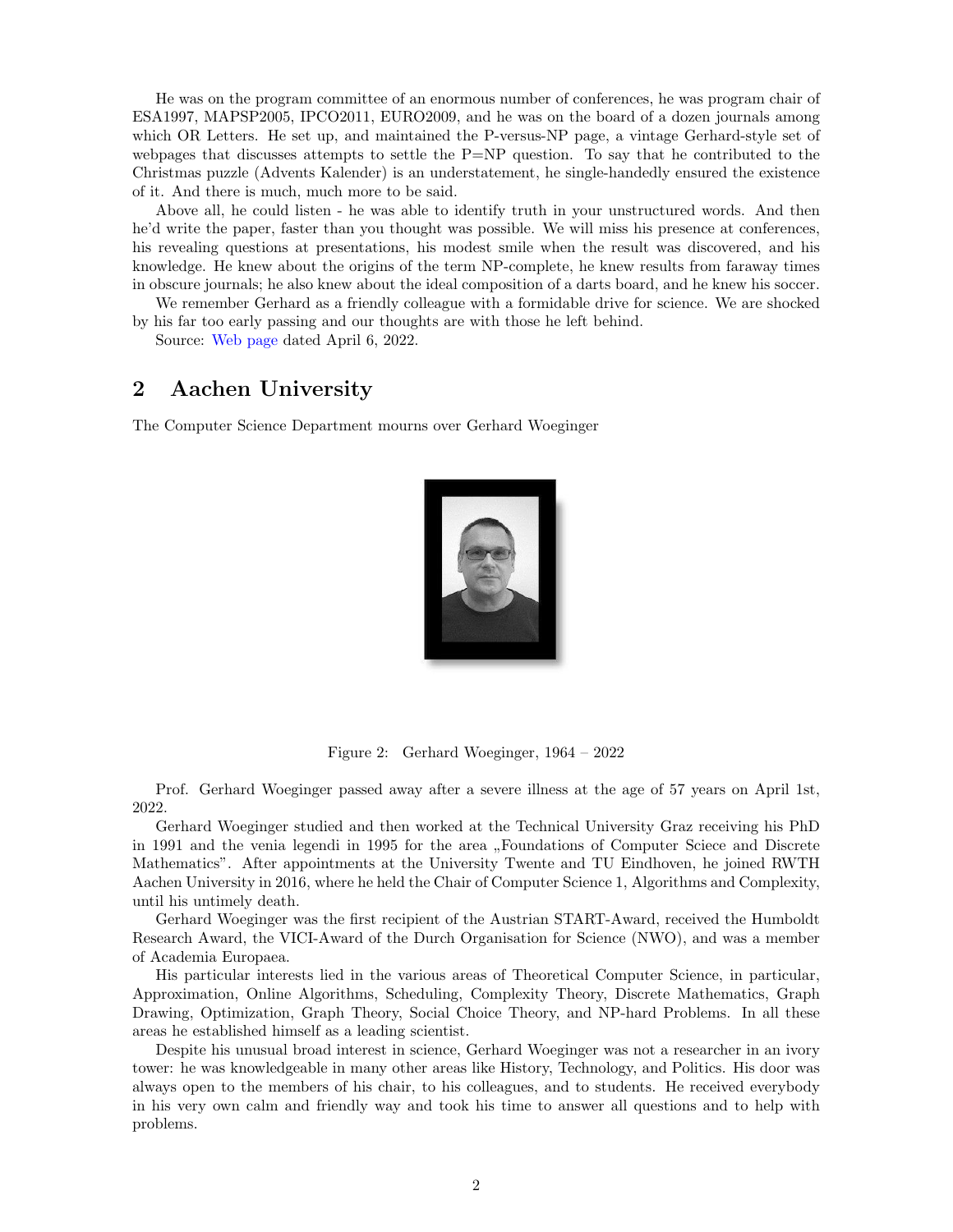His smile and courtesy, his caring and pleasant way were always an inspiration to everyone. His patient and empathic personality also made him an outstanding teacher and mentor. We lose a fundamental researcher and a friend with deep thoughts. We will miss him dearly. With deepest sympathy, the Computer Science Department

You can leave your thoughts on Gerhard Woeginger in our digital [Book of Condolence.](https://blog.rwth-aachen.de/trauerbuchgw/en/2022/04/20/thoughts/) Source: [Web page](https://www.informatik.rwth-aachen.de/cms/informatik/Fachgruppe/Aktuell/Meldungen/~ukvwk/Trauer-um-Gerhard-Woeginger/lidx/1/) dated April 4, 2022.

## 3 University of Twente

T-shirt, casual pants, a pair of Birkenstock, knowledgeable smile, a certain degree of reticence. That was Gerhard Woeginger. A great mind, a compendium of knowledge in algorithmic methods in discrete mathematics and theoretical computer science, inspiration to so many colleagues and students since more than 30 years, passed away on Friday April 1. We are shocked.

Gerhard, born in 1964, finished a PhD on "Geometric clustering, Reconstruction and Embedding Problems: Combinatorial Properties and Algorithms" in 1991 at Graz University of Technology, under the supervision of Franz Rendl. In Austria. Known to some as the land of the kangaroos, as Gerhard liked to say.



Figure 3: Gerhard Woeginger, 1964 – 2022

In 2001 he took his first professorship at the University of Twente, as chair of the Discrete Mathematics and Mathematical Programming group. During his time at the University of Twente, he supervised 6 PhD students. In 2004 he moved to the University of Eindhoven, to chair the Combinatorial Optimization group. Since 2016, he was the chair for Algorithms and Complexity at the RWTH in Aachen.

Gerhards scientific contributions are hard to summarize. He was broad. He was interested in all kinds of problems from many areas, but mostly algorithms of all flavours, be it exact, approximate or online. He was passionate for computational complexity at large, the line between easy and hard. He was looking for connections across fields. Last but not least, he published lots of papers on the computational complexity or algorithmic solutions of scheduling problems. Indeed, about sixty of his more than 300 publications are about scheduling.

His interest was authentic, infectious, and he was satisfied only when the work was done and the solution was elegant. And when it was done, he would show this mysterious smile that expressed both satisfaction but maybe also a certain degree of disrespect - because after all, it was not that difficult. The precise meaning of this smile of Gerhard's will remain his mystery.